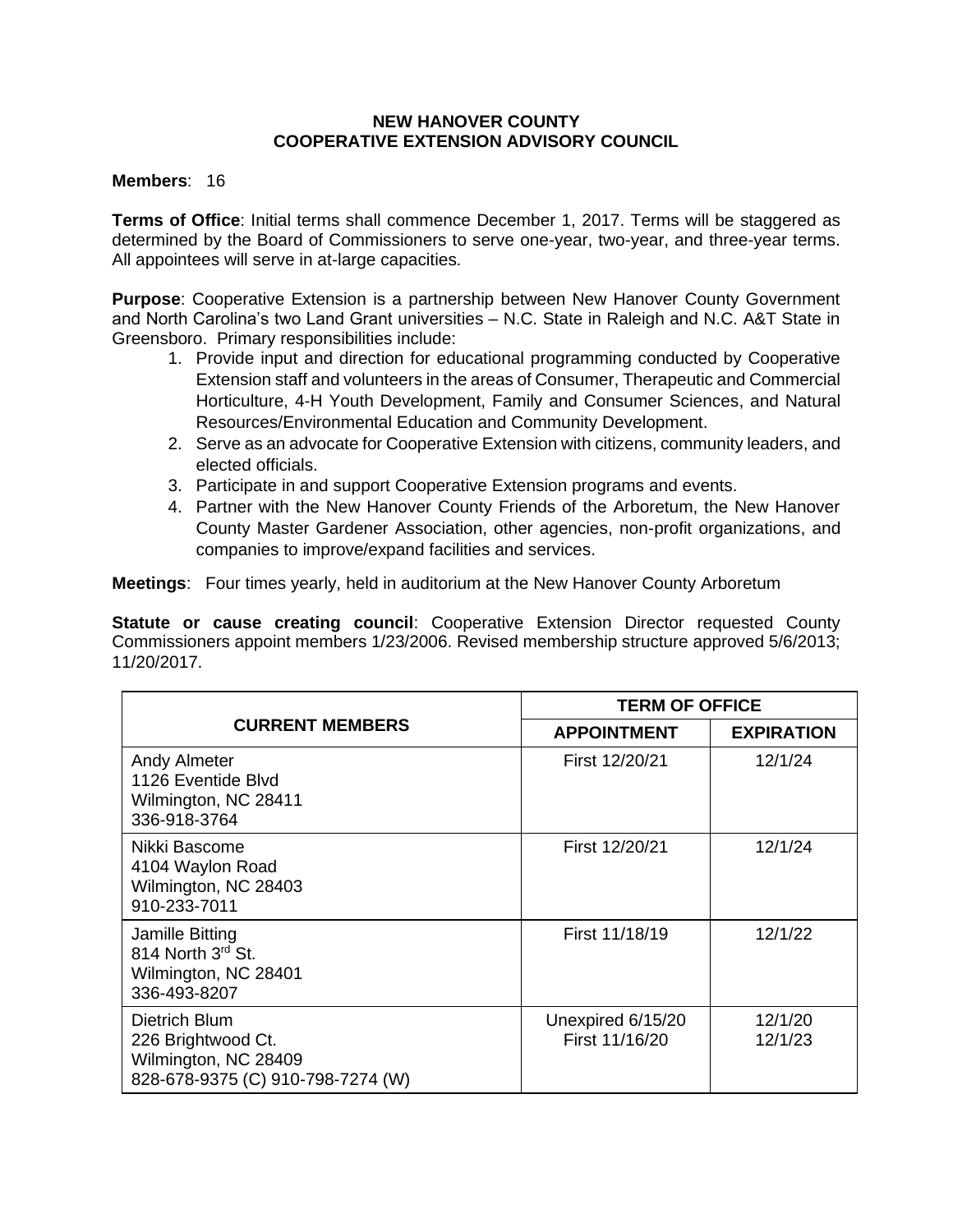## **COOPERATIVE EXTENSION ADVISORY COUNCIL PAGE 2**

| <b>CURRENT MEMBERS</b>                                                                                   | <b>TERM OF OFFICE</b>               |                    |
|----------------------------------------------------------------------------------------------------------|-------------------------------------|--------------------|
|                                                                                                          | <b>APPOINTMENT</b>                  | <b>EXPIRATION</b>  |
| Anna Campbell<br>6825 Mayfaire Club Drive, Unit 203<br>Wilmington, NC 28405<br>919-724-2667 (C)          | First 11/15/21                      | 12/1/24            |
| Gabriella A. de Souza<br>4011 Park Ave.<br>Wilmington, NC 28403<br>910-470-7240 (C)                      | First 3/12/18<br>Second 11/15/21    | 12/1/21<br>12/1/24 |
| Clayton Hamerski<br>153 Yorktown Dr.<br>Wilmington, NC 28401<br>910-352-7991 (H)                         | First 1/22/18<br>Second 11/18/19    | 12/1/19<br>12/1/22 |
| Coleen M. Higgins<br>7720 Masonboro Sound Road<br>Wilmington, NC 28409<br>910-262-3641 (C)               | First 12/1/17<br>Second 11/16/20    | 12/1/20<br>12/1/23 |
| Paul R. Jefferson<br>125 Kingston Road<br>Wilmington, NC 28409<br>910-616-8309 (H/C)                     | Unexpired 3/15/21<br>First 11/15/21 | 12/1/21<br>12/1/24 |
| Jennifer Keeling<br>5256 Woods Edge Road<br>Wilmington, NC 28409<br>919-618-0613 (C)                     | Unexpired 3/15/21<br>First 11/15/21 | 12/1/21<br>12/1/24 |
| <b>Shirley Melito</b><br>3818 Mayfield Ct.<br>Wilmington, NC 28412<br>910-922-0887 (C) 910-798-6642 (W)  | First 12/1/17<br>Second 11/18/19    | 12/1/19<br>12/1/22 |
| Charles F. Mincey<br>5433 Widgeon Dr.<br>Wilmington, NC 28403<br>910-799-5391 (H) 910-262-1143 (W)       | First 12/1/17<br>Second 11/16/20    | 12/1/20<br>12/1/23 |
| Daniel Spann<br>937 Saltspray Lane<br>Wilmington, NC 28409<br>910-443-0338 (C) 910-763-8760 (W)          | First 11/16/20                      | 12/1/23            |
| Dave Spencer<br>3505 Whispering Pines Court<br>Wilmington, NC 28409<br>910-254-4275 (H) 910-512-1184 (C) | First 11/16/20                      | 12/1/23            |